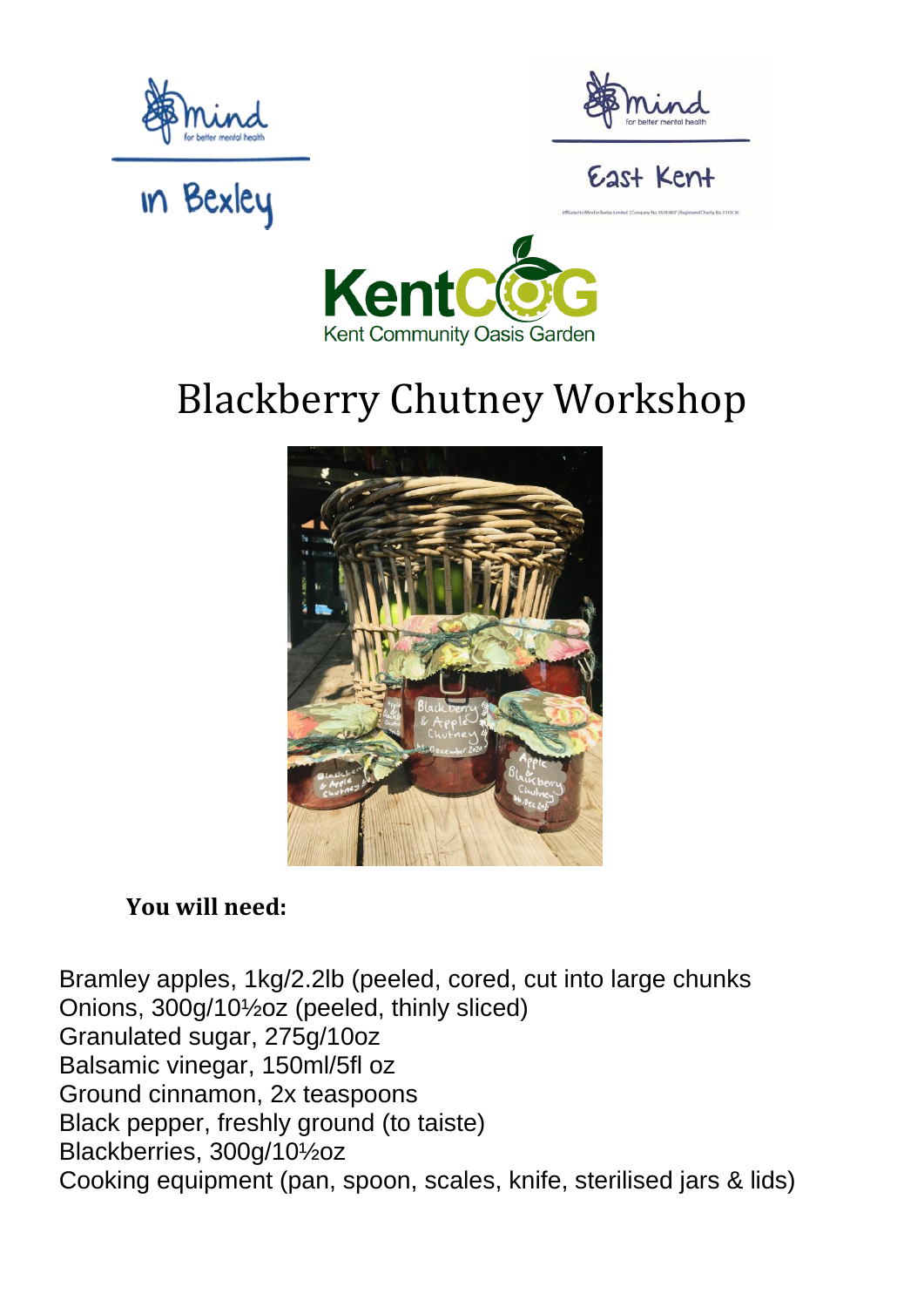





Foraging for food is so satisfying when you know what to look for and where to find it. There are lots of great resources available to guide you when looking for food for free, but its safe to say, a great place to start is the nearest brambly hedge! Blackberries are super nutritious and a delight to forage, just watch out for those barbs, and be prepared for fighting your way through the stingers to find the juiciest crop.

More easy pickings can be found amongst the orchards nearby, just don't pick from the farmer's trees, but go 'scrumping' for the fallers, and you bring home as many apples as you can carry.

This early autumnal recipe is warm and spicy, and goes really well with meat dishes. It's taken directly from bbc good food recipes, and uses ingredients most of us will have to hand in our cupboards.

Apple, Blackberry, and Cinnamon Chutney:

By [Lorraine Pascale,](https://www.bbc.co.uk/food/chefs/lorraine_pascale) from [Home Cooking Made Easy](https://www.bbc.co.uk/food/programmes/b015fpxs) [https://www.bbc.co.uk/food/recipes/apple\\_blackberry\\_\\_91830](https://www.bbc.co.uk/food/recipes/apple_blackberry__91830) Preparation time, less than 30 mins Cooking time, 1 to 2 hours Makes 1.3kg/3lb

#### Method

- 1. Sterilise the jars by putting them into the dishwasher on the hottest cycle to wash and dry. Take them out when you are about ready to use them and don't touch any of the inside of the jars with your hands. (Alternatively, put the jars in a very large pan of boiling water. You will also need to sterilise the equipment you use to take the jars out of the pan.)
- 2. Place the jars into the oven set at a low temperature until completely dry inside.
- 3. Put the apples, onions, sugar, balsamic vinegar, cinnamon and freshly ground black pepper into a large saucepan. Place over a medium heat and gently stir together until well combined.
- 4. Once the mixture has reached boiling point, turn down the heat and leave to simmer for 45–55 minutes, stirring occasionally. The apples and onions should become lovely and soft, and the liquid should be thick and syrupy.